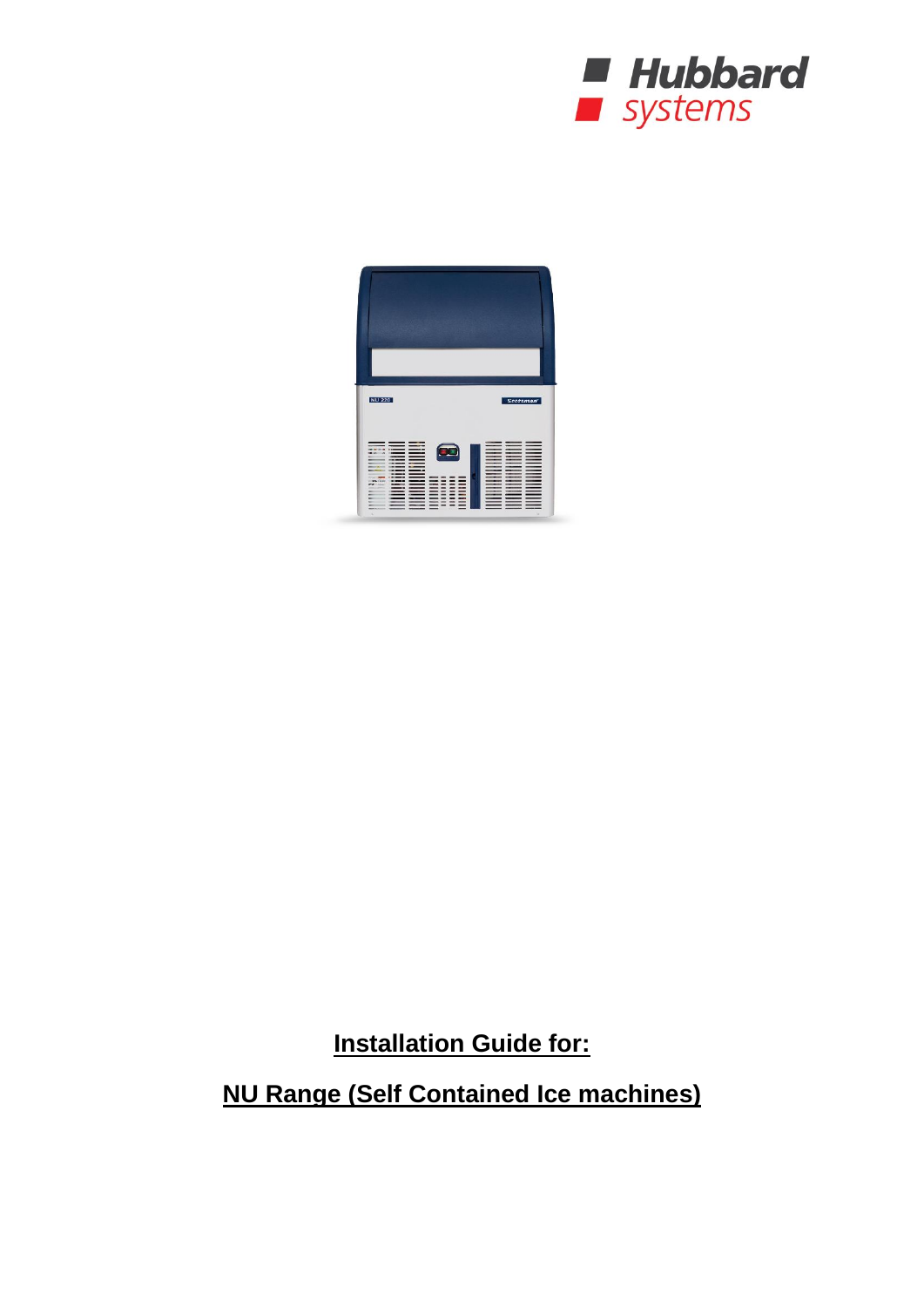

## **Unpacking**

- Remove two of the banding strips securing equipment to pallet.
- Remove cardboard carton and packaging material.
- Inspect exterior of machine for damage.

Open bin door and remove:

- 1 x water inlet tube (**XP194** supplied separately)
- 1 x drain tube complete with clip
- 1 x Ice Scoop

Check ID on rear of machine for correct voltage, e.g. 230 volt 50 hz for UK use.

## **Installation**

Check that the following services are within 1 metre of machine location:

- Cold water supply terminated with a  $\frac{3}{4}$  BSP washing machine style stop valve.
- Mains drainage with a connection point lower then the drain outlet of the machine. Connection point must be at least 1 ¼" diameter open and trapped (similar to a domestic washing machine) with any connection made to include a suitable 'back flow' prevention device to 'EN1717'. If drain is too high, a stand or condensate pump must be used.
- 13 amp socket outlet. (Due to potential high starting current, a socket adaptor with other appliances should not be used.)

#### **Note:**

*If an external condensate pump is to be used, then 2 x 13 amp socket outlets are required.*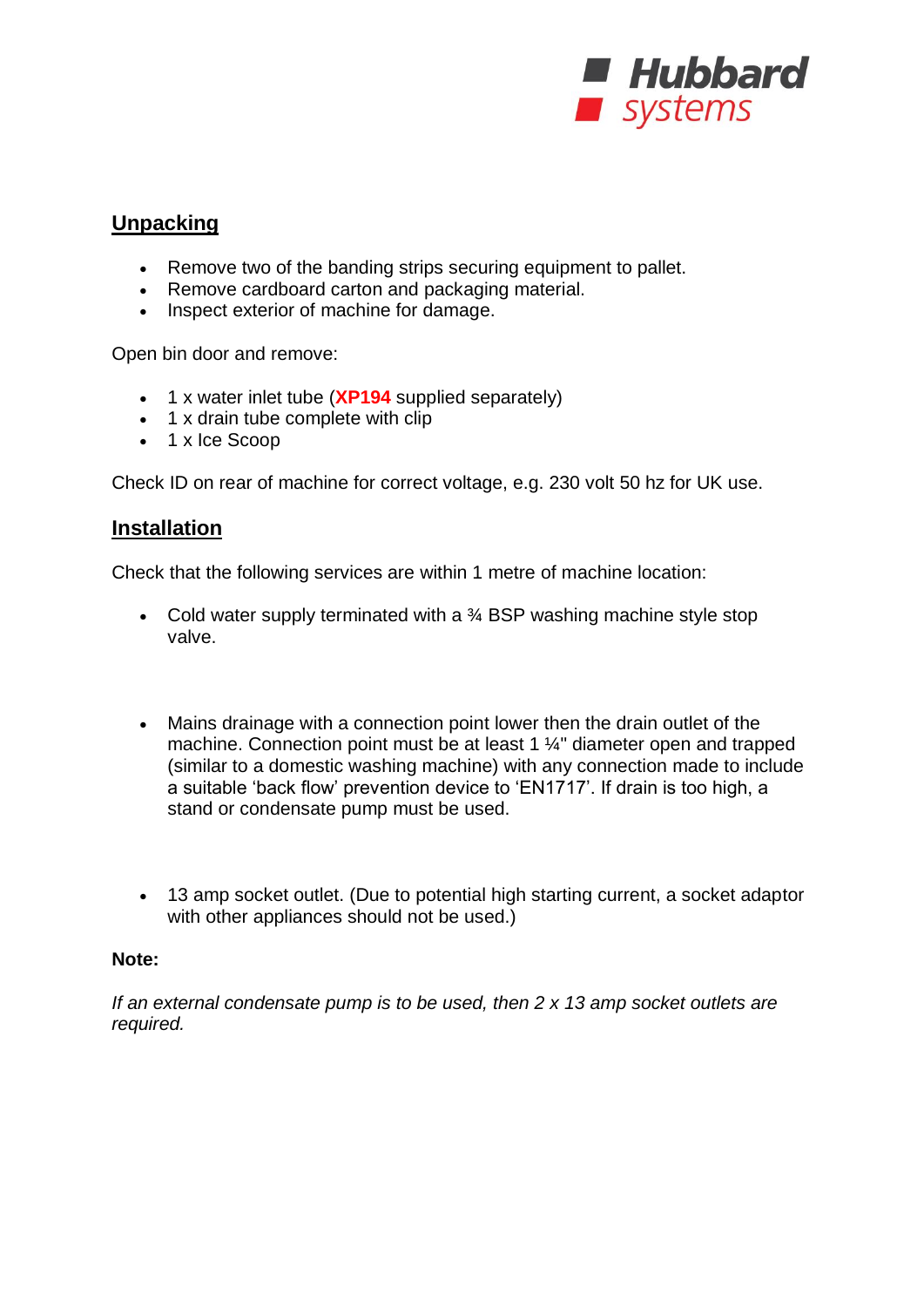

### **Check the following:**

- Ambient temperature minimum 10°C, maximum 40°C
- Adequate space at rear of machine for water and drain connections.
- Minimum airflow clearance requirement of 15cm to both sides of machine.

#### **Note:**

*If clearance is less, ice production rate will decrease by as much as 25% due to potential overheating.*

- Fit the Optional Short or Long leg kits to NU100 through to NU300
- Level equipment in both directions: left to right and front to rear.
- Fit 13 amp plug top (fitted with a 13A fuse) to equipment cable.
- Fit water inlet hose to machine. Do not overtighten.
- Fit flexible drain hose to drain fitting of machine and secure using clip provided.

#### **Note:**

*Both hoses are fitted with one straight end and one angled end. Use whichever is the most suitable for that installation.*

- Connect water inlet hose to water supply. Do not overtighten.
- Connect drain hose to main waste drain provided by inserting hose into upstand (similar to domestic washing machine).

#### **Note:**

*To prevent drainage problems caused by loops in the hose, reduce hose length as far as reasonably practicable.*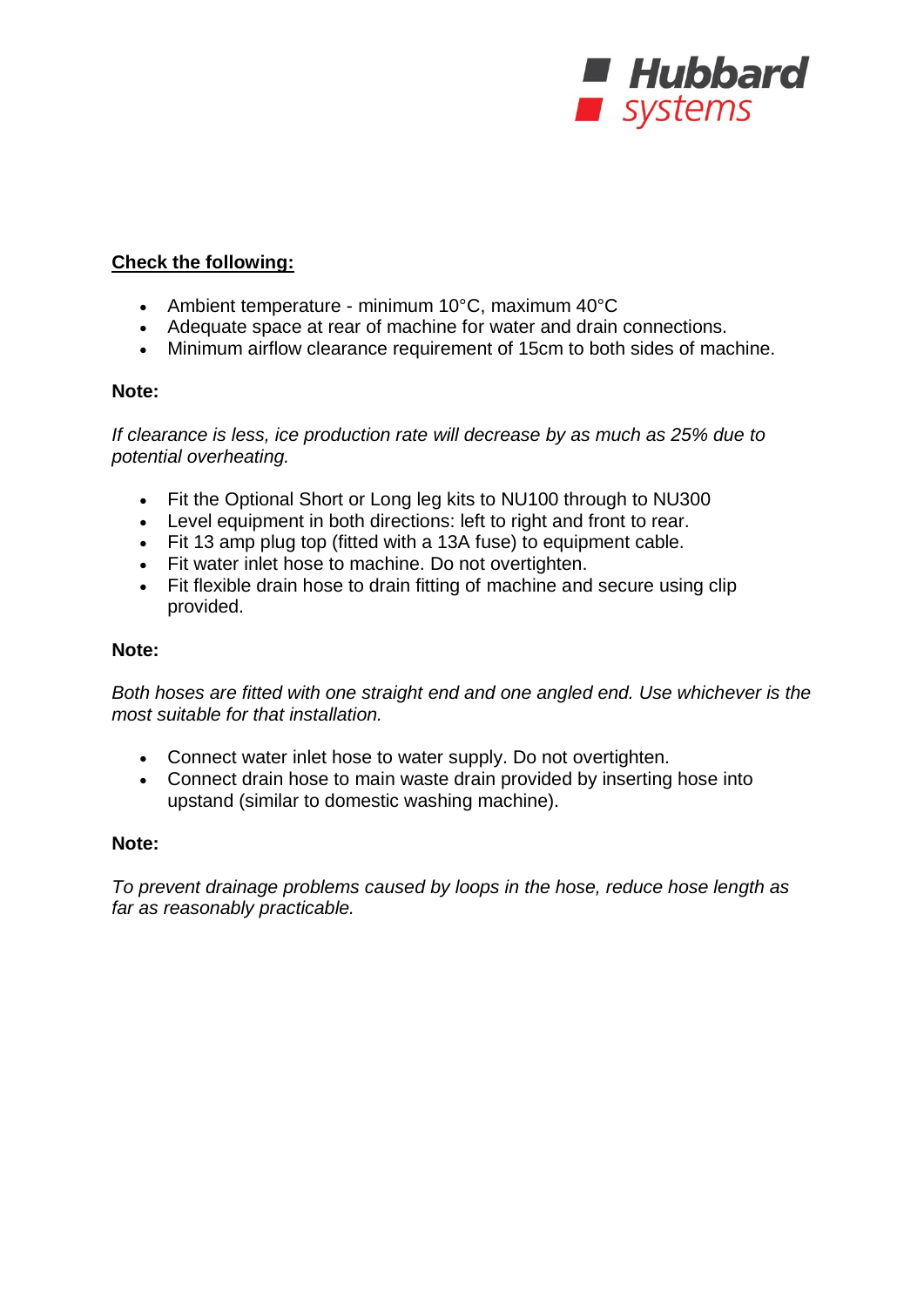

# **Prior to Start Up:**

Inside the unit, Remove all ORANGE 'transit tapes' from areas of the water circuit, ice curtain and spray plate/bars, ensure any spray bar(s) are correctly positioned and the deflector curtain located correctly positioned in front & above of the sump chamber.

Set the ice thickness sensor to a gap of 6mm from the front of the evaporator



## **Start Up Procedure for Models – NU Range**

*NOTE – The machine's control PCB is fitted with a row of Status LED's which glow to highlight its current cycling position or should the machine stop on either 'Bin full' or through a fault condition.*

• Turn on water and power supply.





- At this point water solenoids will energise & water will enter the machine and fill the water tank
- When the water tank is full and the water float valve has risen (after about 2-3 minutes), the machine should now start an ice making cycle *(LED 'ZBLX' will glow on the PCB).*
- After approximately 25 minutes, the machine will move into a 'Harvest' cycle (*LED 'TBLX' will glow on the PCB*) and after a short time, a small sheet of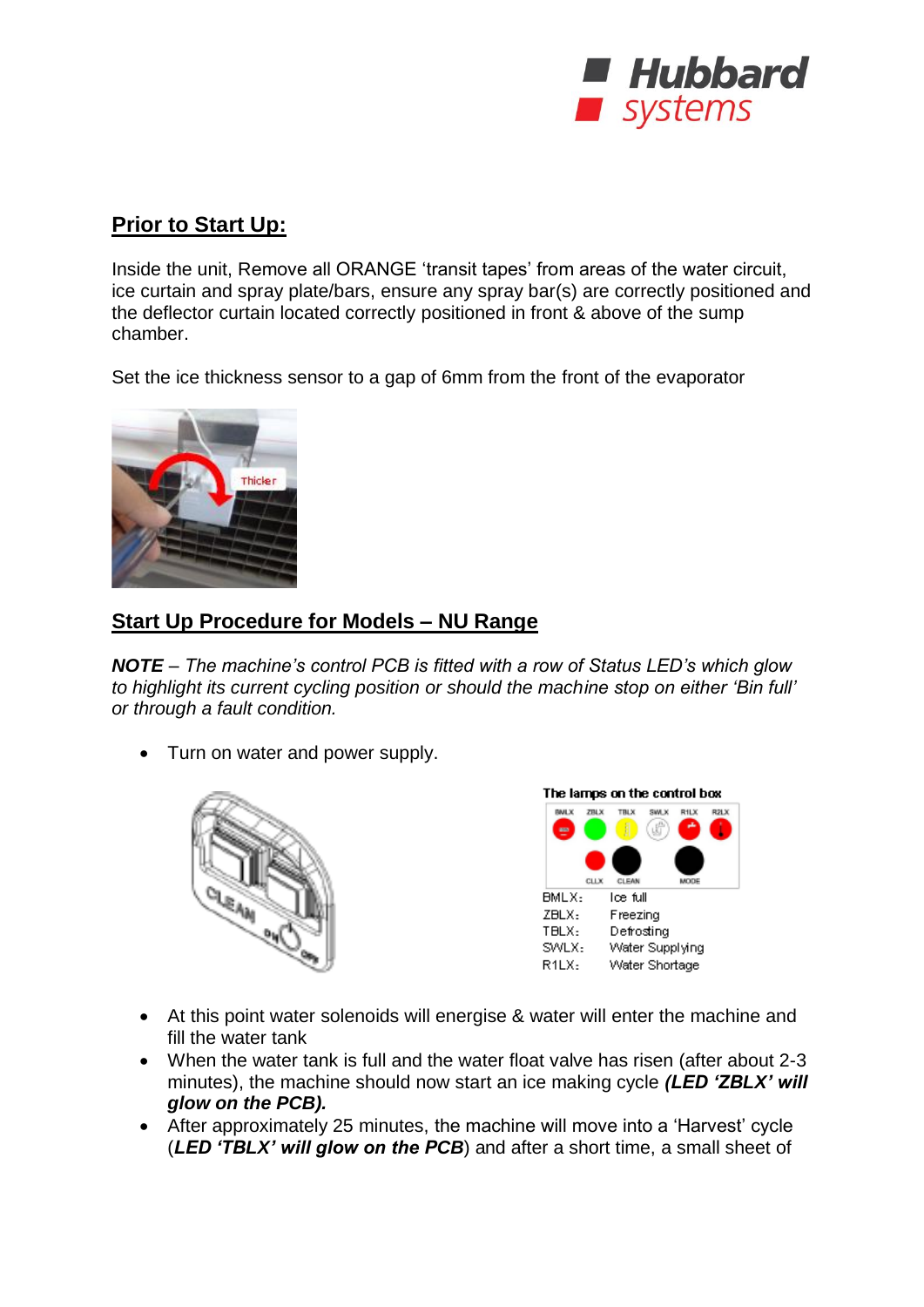

ice will fall into the storage bin. The machine will automatically refill with water and start the next cycle.

Once ice is made, inspect the cubes in the storage bin:

- Each batch of ice should be relatively clear, in irregular cube lumps joined by an ice bridge (you will never obtain a single cube with a vertical dice ice making machine !!) a small depression of about 4 -6mm should be in the top of each cube.
- Any adjustments to settings for ice size should be discussed with the engineer installing the equipment or Hubbard Systems Technical Department in the first instance.

Once the storage bin is full of ice, and the deflector held in the 'open' position, the **LED** '*BMLX' will glow on the PCB* to indicate 'Bin Full'. The machine will automatically resume making ice once the level has lowered in the bin and the 'delfector' returned to the upright position

**NOTE** - The above procedures are designed to supplement guidance given in the user handbook, not replace it.

HTG Trading Ltd (Hubbard Systems) Unit 106 Claydon Business Park Great Blakenham Ipswich Suffolk IP6 0NL

T – 01473 350045